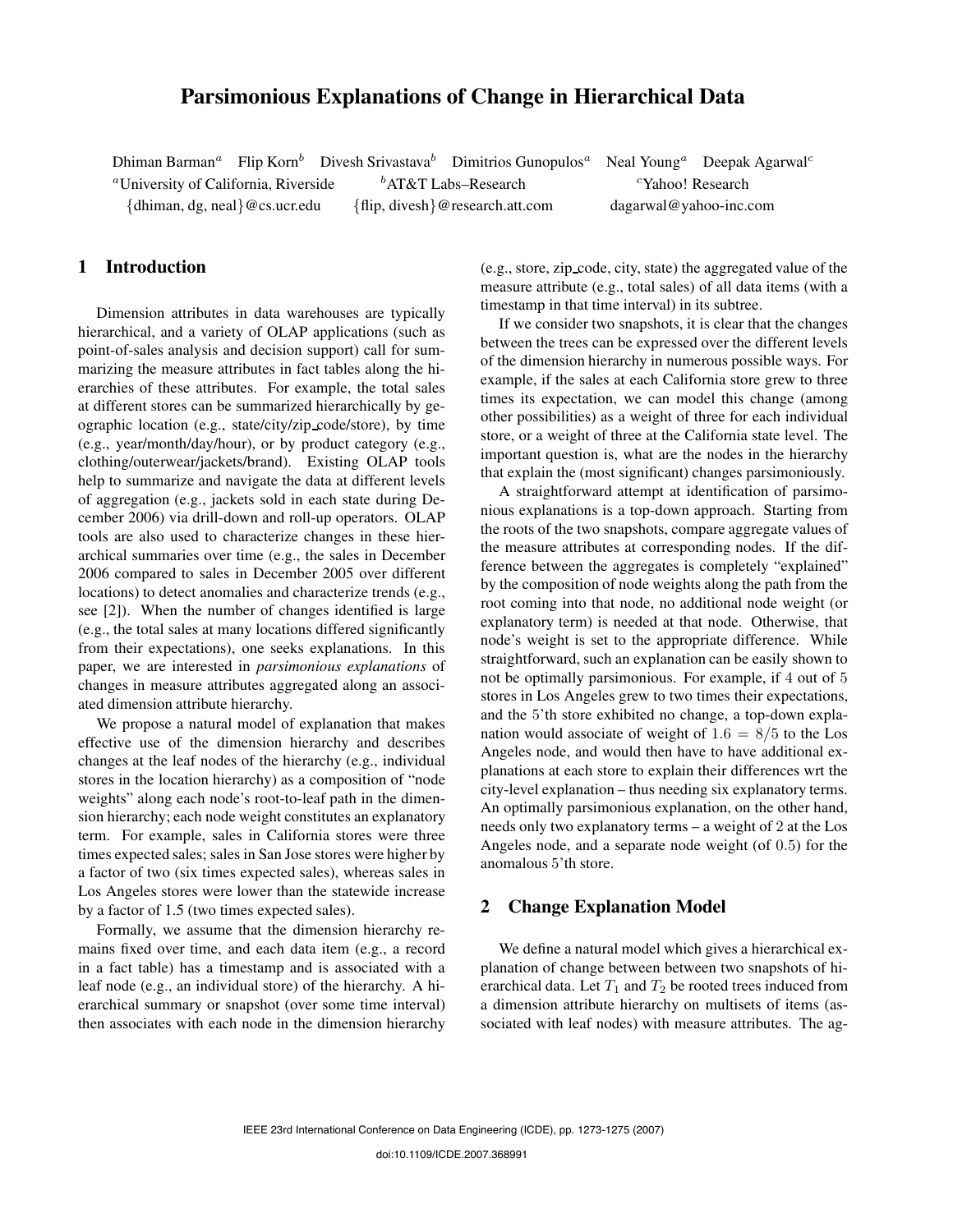

Figure 1. (a) and (b) give trees  $T_1$  and  $T_2$ , respectively; (c) shows a bottom-up weight assignment.



Figure 2. Weights based on top-down and optimal assignments.

gregate value associated with each node  $n$  in  $T_i$  is the sum of the measure values of the multiset of items associated with leaf nodes in n's subtree in  $T_i$ . Let  $m_{T_i}(n)$  denote this aggregate value at  $T_i$ 's node n. For example, consider the IPv4 address space (32 bits) in which a hierarchy is induced by bit-prefixes on the IP addresses. Figures 1(a) and (b) provide examples of hierarchical summaries constructed from multisets of fully specified IP addresses, with counts indicating traffic volumes (e.g., total packets or bytes).

Given hierarchical summaries  $T_1$  and  $T_2$  as input, we would like to explain the changes of  $T_2$  with respect to  $T_1$ . For exposition, let us assume that the trees have the same leaf nodes (possibly with different aggregate values) and all leaves in both trees have non-zero measures. Our model gives a complete hierarchical explanation of change expressed as a composition of weights ("explanatory terms") for nodes along the root-to-leaf path of each leaf node. Let  $P(n)$  be the ancestor path from the root down to a tree node *n*. Formally, for each leaf node  $\ell$ , we wish to find weights  $w(n)$  of each node  $n \in \mathcal{P}(\ell)$  subject to the constraint  $m_{T_2}(\ell) = \prod_{n \in \mathcal{P}(\ell)} w(n) \times m_{T_1}(\ell)$ . This system of equations is under-constrained and thus does not yield a unique assignment of weights.

One possible assignment of weights is bottom-up, which assigns each leaf node  $\ell$  in  $T_1$  a weight of  $\frac{m_{T_2}(\ell)}{m_{T_1}(\ell)}$ , and 1 to

each non-leaf node. Figure 1(c) shows a bottom-up assignment for the trees  $T_1$  and  $T_2$  shown in Figures 1(a) and (b), respectively. Another possible assignment is the top-down assignment, as shown in Figure 2(a).

We define a *parsimonious* explanation of hierarchical change as follows. Given two trees  $T_1$  and  $T_2$ , a parsimonious explanation of change is one with the minimum number of non-trivial weights, i.e., weights not equal to 1. Consider Figure 2(b), which is able to explain the changes using only 2 non-trivial weights compared to 3 for the bottom-up strategy and 5 for the top-down one; in fact, it is an optimally parsimonious explanation.

However, this model is too sensitive to noise. We wish to capture similar (but not equal) changes among related leaves  $\ell$  which may not have equal  $\frac{m_{T_2}(\ell)}{m_{T_1}(\ell)}$  ratios. For example, if two sibling leaves have ratios of 1.99 and 2.01, we may wish to describe this at the parent using a weight of 2. Since the deviations from this description at the leaves are small, we may tolerate this error as being a good enough approximation to report only significant changes and to avoid overfitting. We extend our explanation model to allow a tolerance parameter  $k$  on the weight assignments: only weights  $\notin \left[\frac{1}{k}, k\right]$  are reported as part of an explanation. Thus, given a threshold  $k \geq 1$ , a parsimonious explana-